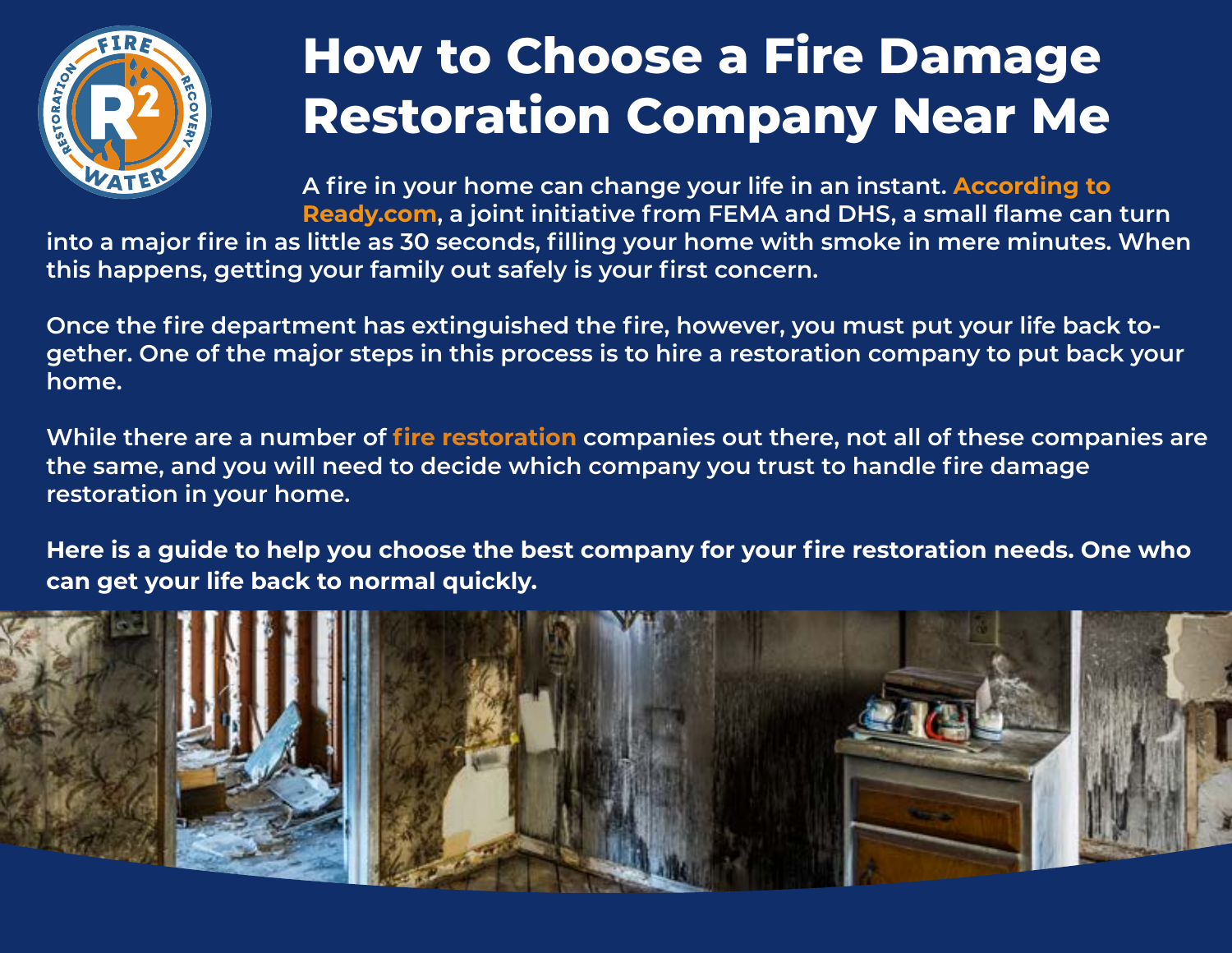

### **What Is Fire Damage Restoration?**

Simply put, fire damage restoration refers to cleaning and repairing any damage that smoke or fire caused to your home and belongings. Repairing damage from a fire is much different than other kinds of repair because the damage tends to vary and often involves toxic substances.

Reputable fire restoration companies will try to salvage everything they can in order to minimize the amount of reconstruction that is necessary. However, they also have to contend with water damage from putting out the fire, smoke and burning odors, and the potential mold growth.

Because of this wide range of damage, you need a restoration company that will not only investigate and repair the structural damage, but also address your entire home, including the indoor air quality (which may be affected by mold and residual compounds from smoke and burning materials). But how do you choose between all of the companies that offer this service?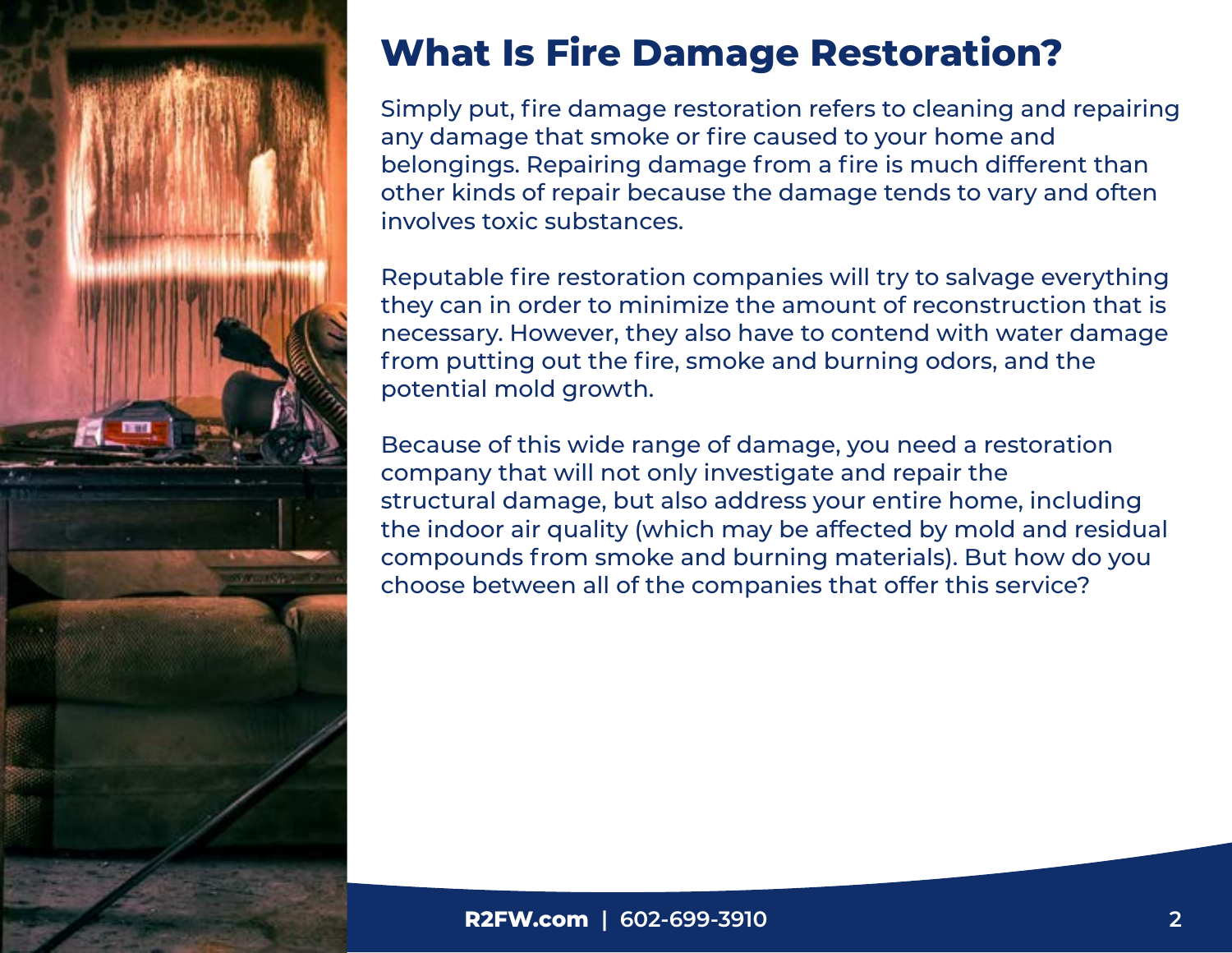# **Where to Look for a Fire Restoration Company**

There are several ways you can find the best **[fire damage](https://r2fw.com/services/fire-and-smoke-damage-cleanup/)** restoration company for you. Here are some of the more common ways that homeowners choose a fire restoration company.

#### **Insurance company:**

One of your first steps after a fire occurs in your home should be to contact your insurance company. They will work with you to start the claims process. During this initial discussion, you can ask them to recommend a fire restoration company. This ensures that the company will accept your insurance. However, you are not required to accept their suggestions if you are not comfortable with the options they suggest.

#### **Family members and friends:**

There is a good chance that someone in your network of friends and family members has had to deal with damage from a fire in their homes. This makes these individuals a valuable resource for finding a reputable company near you. They can give you insight into what it was like to work with a given company.

#### **Ask the internet:**

One way to find many companies in your area is to search the internet for fire damage restoration companies. You will likely receive a number of hits. Every company's home page should provide you with information about their work and service area. You can also read online reviews from previous customers, both on the company's website and on third-party sites such as Google and Yelp.

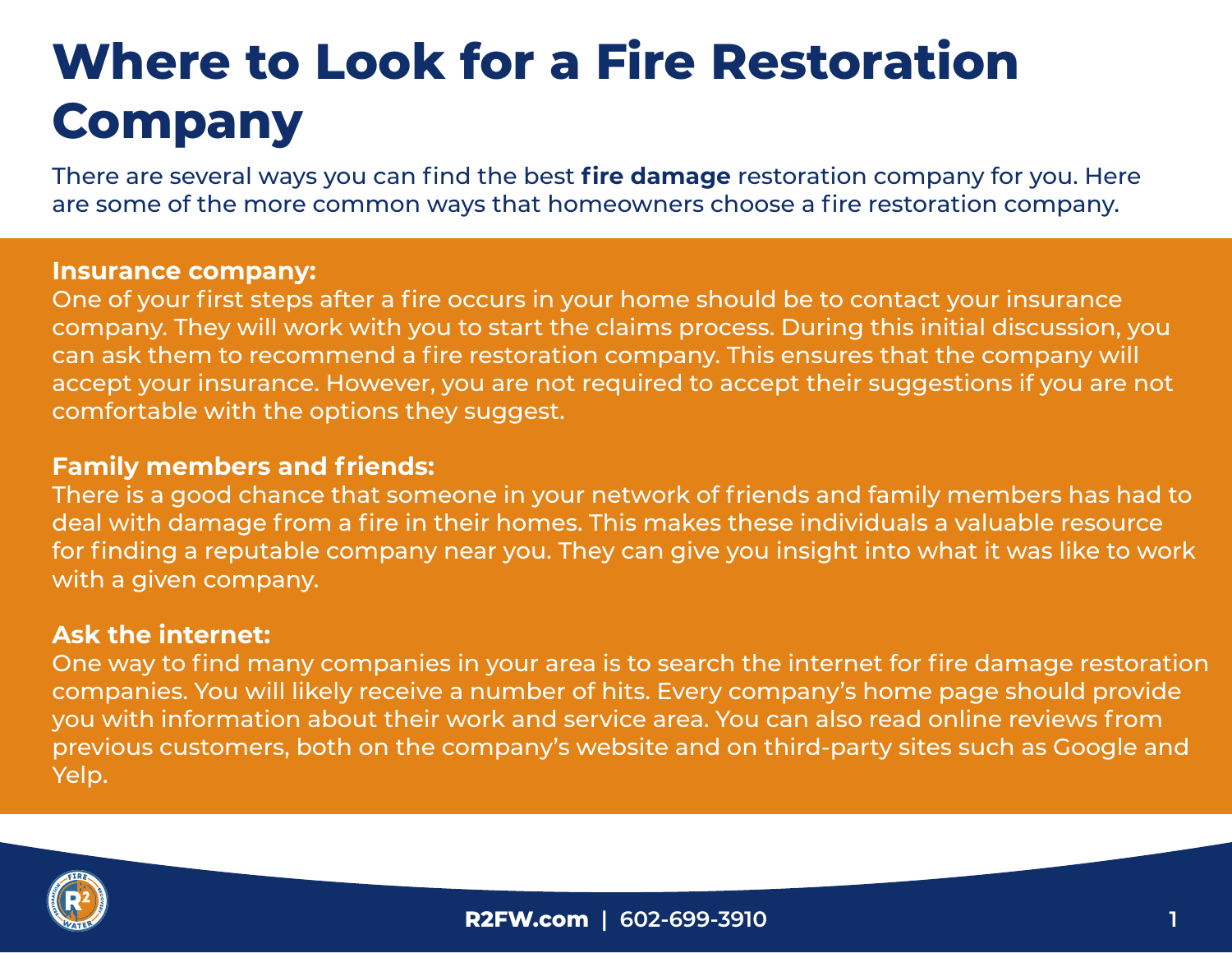### **Choosing the Right Fire Damage Restoration Company**

Once you have found companies that could potentially handle your fire restoration, you must decide which company is the best for your needs. As you start contacting companies, make sure that they can answer these questions:



- **Are you licensed and insured?**
- **Are you local to the area?**
- **What is your fire restoration process?**
- **How do you work with insurance companies?**
- **Will you provide written reports on your work?**
- **How long will it take to finish repairs?**

One of the most important questions to ask is how much the process will cost. Because there are so many aspects that go into remediating fire and smoke damage, it can be difficult to give an exact quote, and the process can get expensive.

According to HomeAdvisor, the **[national average cost](https://www.homeadvisor.com/cost/disaster-recovery/repair-fire-and-smoke-damage/)** for fire restoration is \$15,547, although that range can extend to more than \$30,000.